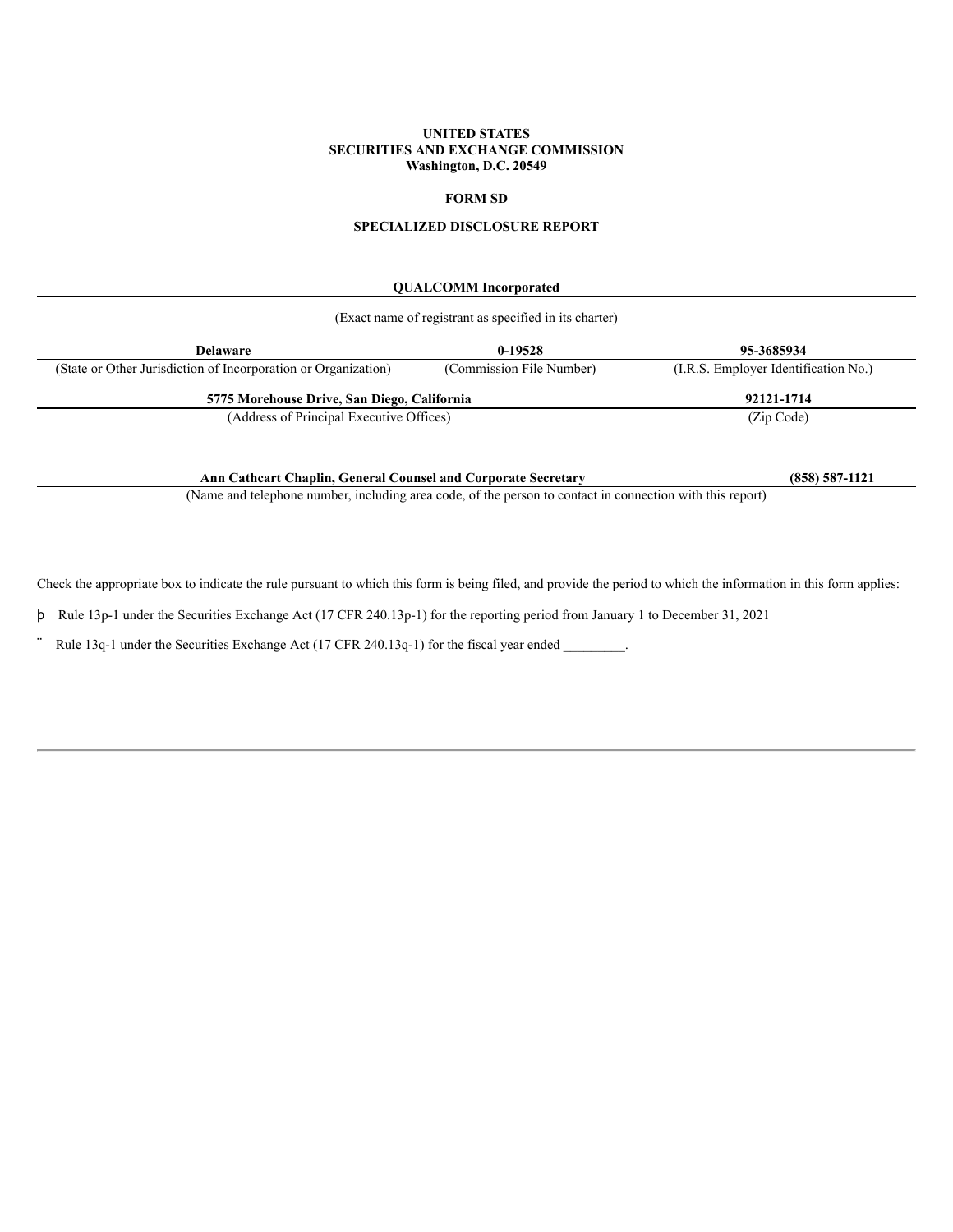# **Section 1 - Conflict Minerals Disclosure**

# **Item 1.01 Conflict Minerals Disclosure and Report**

In accordance with Rule 13p-1 of the Securities Exchange Act of 1934, as amended, QUALCOMM Incorporated (the Company) hereby files this Specialized Disclosure Report on Form SD and the Conflict Minerals Report attached hereto as Exhibit 1.01. The Conflict Minerals Report is also available on the Company's website at: https://www.qualcomm.com/company/corporate-responsibility/responsible-business/sustainable-product-design/conflict-free-minerals

# **Item 1.02 Exhibit**

See Item 1.01 and Item 2.01.

# **Section 2 – Resource Extraction Issuer Disclosure**

Not Applicable.

**Section 3 – Exhibits**

## **Item 3.01 Exhibits**

Exhibit No. Description

[1.01](https://s3.amazonaws.com/content.stockpr.com/qualcomm/sec/0001728949-22-000030/for_pdf/ex101-conflictmineralsrepo.htm) Conflict Minerals Report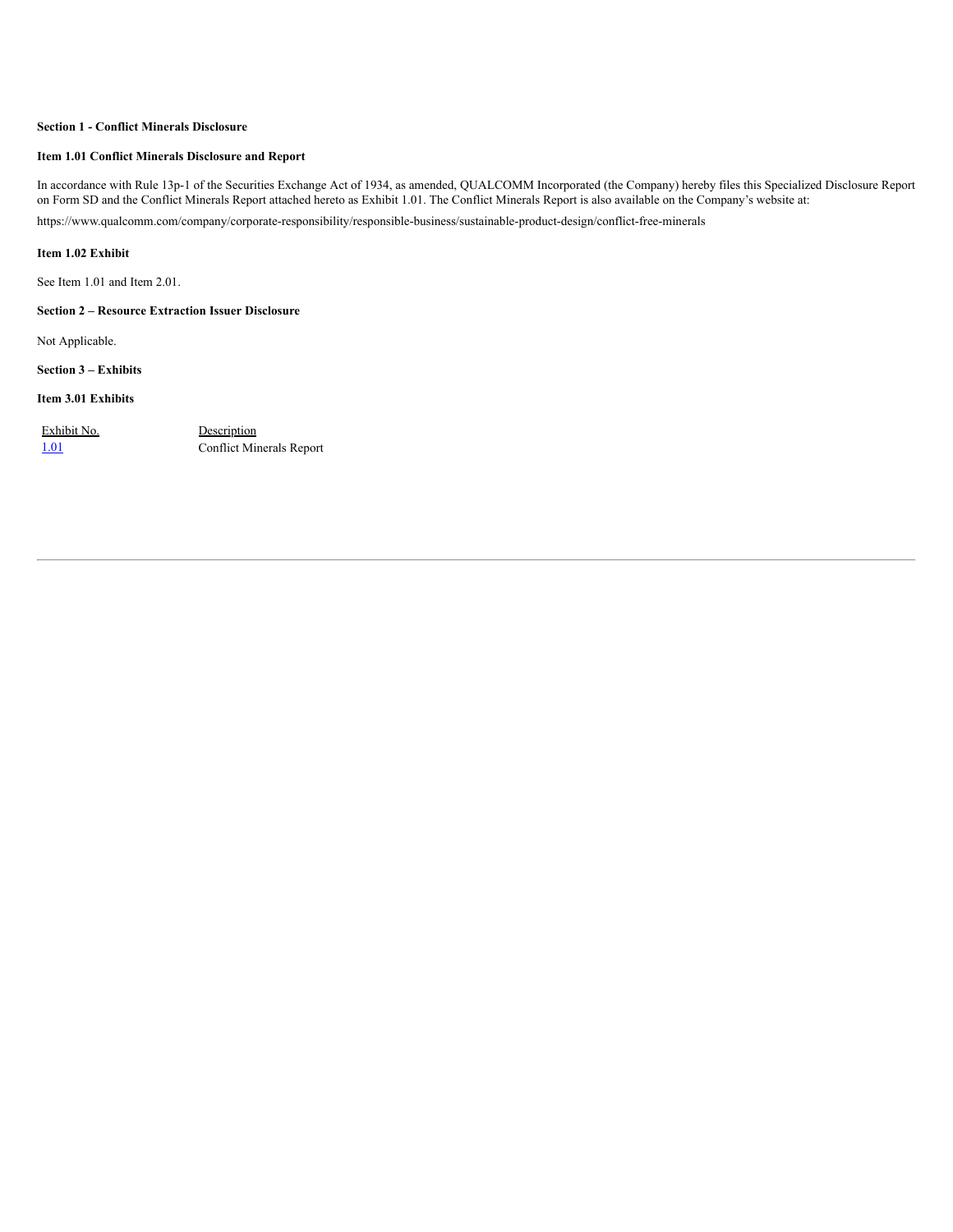# **SIGNATURES**

Pursuant to the requirements of the Securities Exchange Act of 1934, the Registrant has duly caused this report to be signed on its behalf by the duly authorized undersigned.

QUALCOMM Incorporated

/s/ Ann Cathcart Chaplin

Ann Cathcart Chaplin General Counsel and Corporate Secretary

Dated: May 20, 2022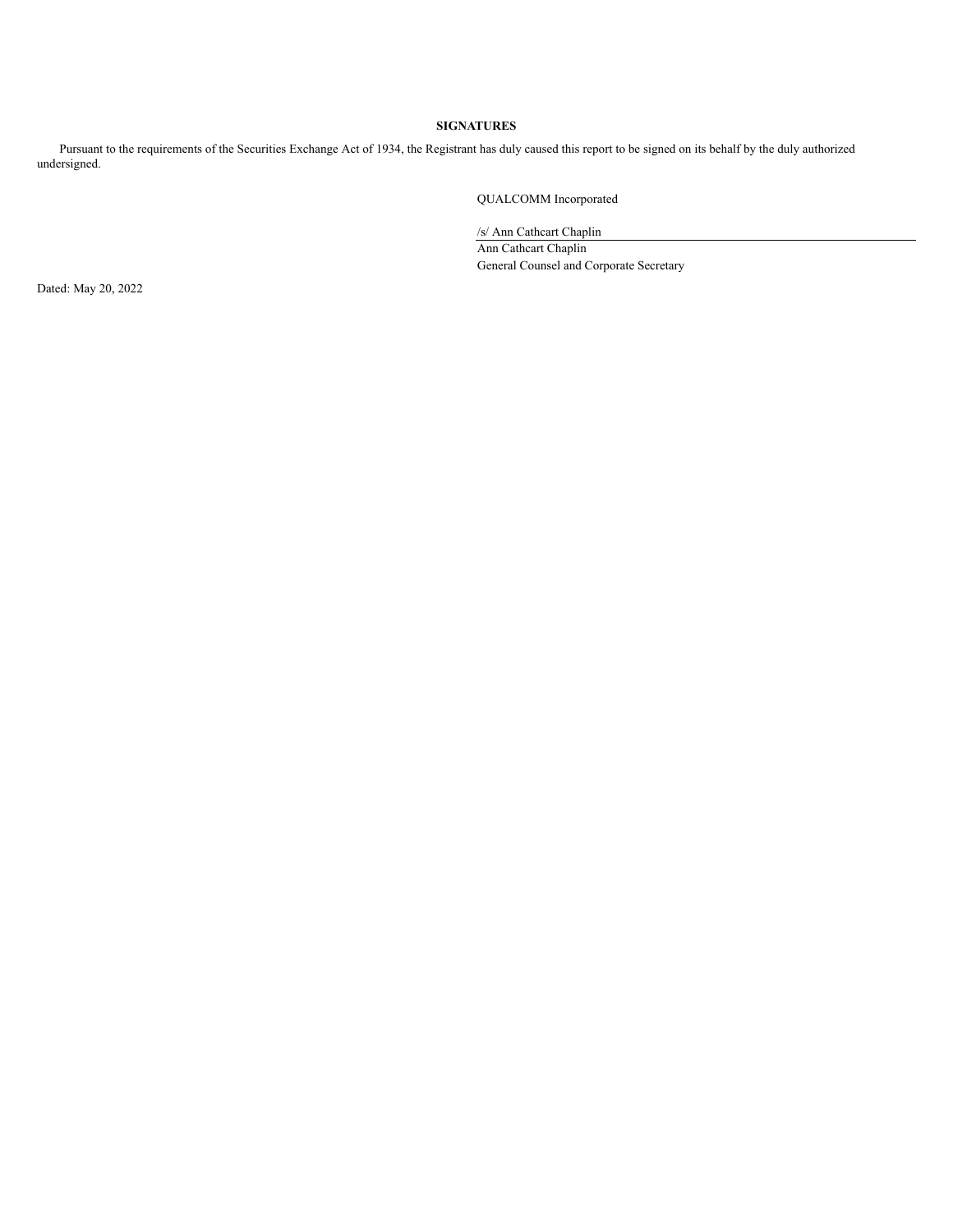# **QUALCOMM Incorporated**

## **Conflict Minerals Report**

# **Reporting Period: January 1, 2021 – December 31, 2021**

We are a global leader in the development and commercialization of foundational technologies for the wireless industry. Our technologies and products<sup>1</sup> are used in mobile devices and other wireless products, including those used in the internet of things (IoT) and automotive systems for telematics, connectivity and digital cockpit (also known as infotainment). Our inventions have helped power the growth in smartphones, which have connected billions of people. We are a leader in 3G (third generation), 4G (fourth generation) and 5G (fifth generation) wireless technologies. We derive revenues principally from sales of integrated circuit products (products), including our Snapdragon® family of highly-integrated, system-based solutions, and licensing of our intellectual property, including patents and other rights.

Qualcomm Incorporated includes our licensing business and the vast majority of our patent portfolio. Qualcomm Technologies, Inc., a subsidiary of Qualcomm Incorporated, operates, along with its subsidiaries, substantially all of our engineering and research and development functions, and substantially all of our products and services businesses, including our integrated circuit business. In this document, the words "we," "our" and "us" refer only to Qualcomm Incorporated, Qualcomm Technologies, Inc. and/or their subsidiaries.

This Conflict Minerals Report (this Report) contains forward-looking statements regarding our business, products and our efforts to mitigate the risk that conflict minerals (as defined below) in our products directly or indirectly finance or benefit armed groups (identified as a perpetrator of serious human rights abuses) in the Democratic Republic of the Congo (the DRC) or an adjoining country (a country that shares an internationally recognized border with the DRC). The DRC and adjoining countries are collectively referred to as the "Covered Countries." The Covered Countries include Angola, Burundi, Central Africa Republic, Congo, Democratic Republic of the Congo, Rwanda, South Sudan, Tanzania, Uganda and Zambia. Words such as "expects," "intends," "believes," "strives" and similar expressions or variations of such words are intended to identify forward-looking statements, but are not the exclusive means of identifying forward-looking statements in this Report. Additionally, statements concerning future matters that are not historical are forward-looking statements.

Although forward-looking statements in this Report reflect our good faith judgment, such statements can only be based on facts and factors currently known by us. Consequently, forward-looking statements are inherently subject to risks and uncertainties, and actual results and outcomes may differ materially from the results and outcomes discussed in or anticipated by the forward-looking statements. Factors that could cause or contribute to such differences in results and outcomes include without limitation: the risk that information reported to us by our suppliers from which we directly procure finished goods, components, materials and/or services for our products (direct suppliers), or industry information used by us, may be inaccurate or incomplete; and the risk that smelters or refiners (processing facilities) may not participate in the Responsible Minerals Assurance Process (RMAP), which is a voluntary initiative in which independent third parties audit processing facilities' procurement and processing activities and determine if the processing facilities maintain sufficient documentation to reasonably demonstrate conflict free sourcing; as well as risks discussed under the heading "Risk Factors" in our most recent Quarterly Report on Form 10-Q, including those related to our dependence on a limited number of third-party suppliers, the operation and control of our manufacturing facilities, and our being subject to government regulations and policies. Readers are urged not to place undue reliance on forward-looking statements, which speak only as of the date of this

<sup>&</sup>lt;sup>1</sup> All of our products referenced herein, including but not limited to Qualcomm Snapdragon, Qualcomm Hexagon and Qualcomm Adreno, are products of Qualcomm Technologies, Inc. and/or its subsidiaries.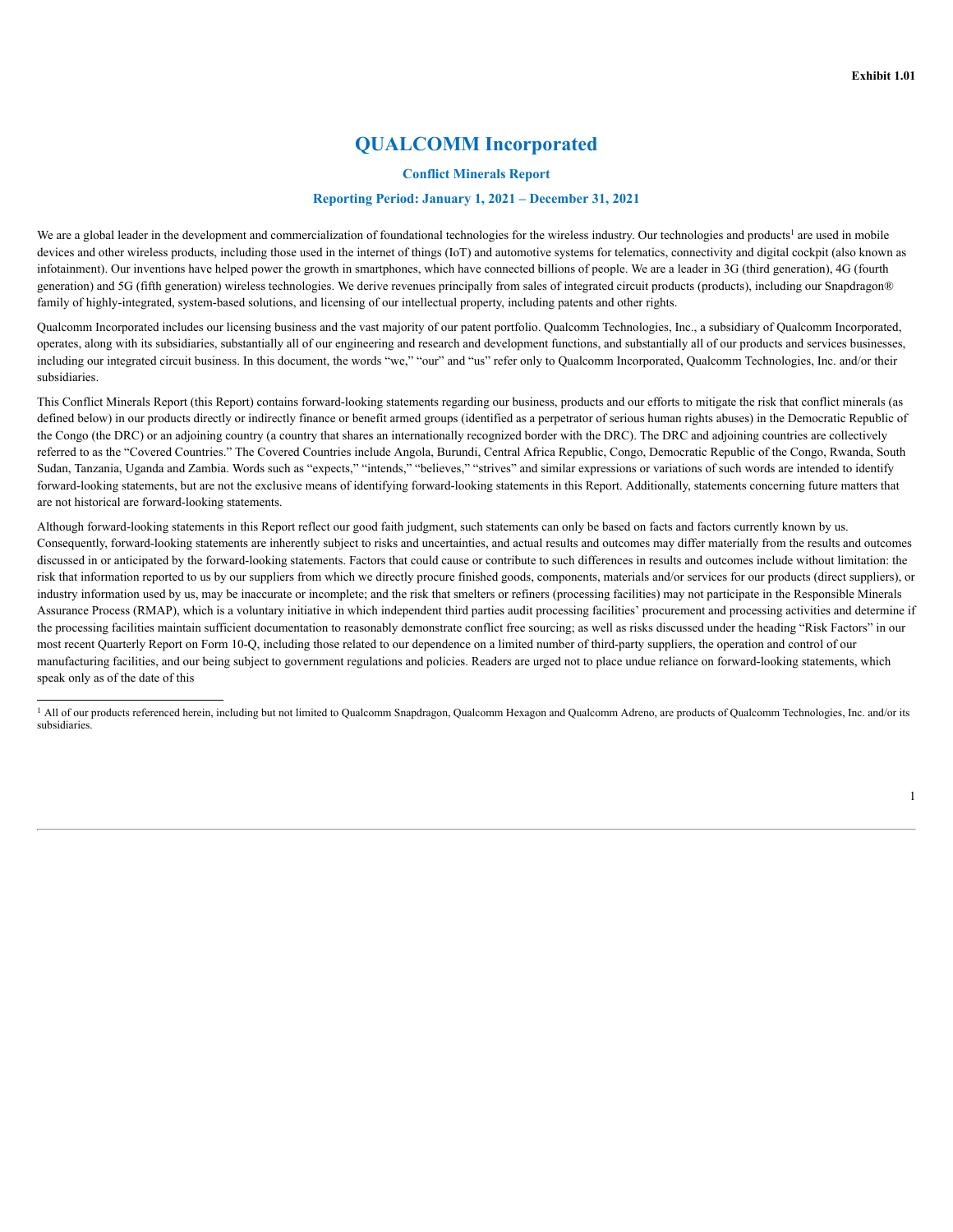Report. We undertake no obligation to revise or update any forward-looking statements in order to reflect any event or circumstance that may arise after the date of this Report. Throughout this Report, whenever a reference is made to our website, such reference does not incorporate information from the website by reference into this Report unless specifically identified as such.

## **Background**

Pursuant to the Dodd-Frank Wall Street Reform and Consumer Protection Act, the United States Securities and Exchange Commission (SEC) promulgated a rule (the Final Rule) requiring certain companies with conflict minerals (columbite-tantalite (coltan), cassiterite, gold, wolframite or their derivatives, which are limited to tantalum, tin and tungsten) that are necessary to the functionality or production of a product manufactured by or for that company to, among other things, disclose annually whether any of those conflict minerals originated in the Covered Countries; and if so, to submit a report to the SEC that includes a description of the measures it took to exercise due diligence on the conflict minerals' source and chain of custody.

The Responsible Business Alliance (RBA) and the Global e-Sustainability Initiative (GeSI) established an initiative that is known as the Responsible Minerals Initiative (RMI). The RMI, which is comprised of over 430 companies from multiple industries, together with the RBA and GeSI, strive to provide companies with tools and resources to make sourcing decisions that improve regulatory compliance and support responsible sourcing from conflict-affected and high-risk areas.

We are a full member of the RBA, have adopted the RBA Code of Conduct and expect all of our direct suppliers to act in accordance with this Code of Conduct. By employing RBA tools and working collaboratively with our peers, we are working to improve transparency and sustainability in the global electronics supply chain. We actively participate in and support responsible sourcing initiatives of the RMI.

We, along with many other companies, rely on the RMI's RMAP to verify processing facilities as not directly or indirectly financing or benefiting armed groups in the Covered Countries (RMAP-Conformant). The RMI also recognizes responsible sourcing practices of processing facilities that have been accredited by the London Bullion Market Association (LBMA) or certified by the Responsible Jewellery Council (RJC).

#### **Summary**

In accordance with the Final Rule, we conducted in good faith a reasonable country of origin inquiry (RCOI) that was reasonably designed to determine whether any of the necessary conflict minerals in our products originated in the Covered Countries or were from recycled or scrap sources.

Based on our RCOI, we believe that some of the necessary conflict minerals used in our products originated in one or more of the Covered Countries (and are not from recycled or scrap sources). Accordingly, we exercised due diligence to determine the source and chain of custody of these conflict minerals. Our due diligence was designed to conform to an internationally recognized due diligence framework, specifically the Organisation for Economic Co-operation and Development (OECD) "Due Diligence Guidance for Responsible Supply Chains of Minerals from Conflict-Affected and High-Risk Areas," 3<sup>rd</sup> edition (2016) (OECD Guidance).

Following the exercise of our due diligence (which is inherently subject to and limited by our ability to obtain reliable mine or location of origin information for conflict minerals that are used specifically in our products), we have not identified any instances in which our sourcing of necessary conflict minerals directly or indirectly financed or benefitted armed groups in the Covered Countries.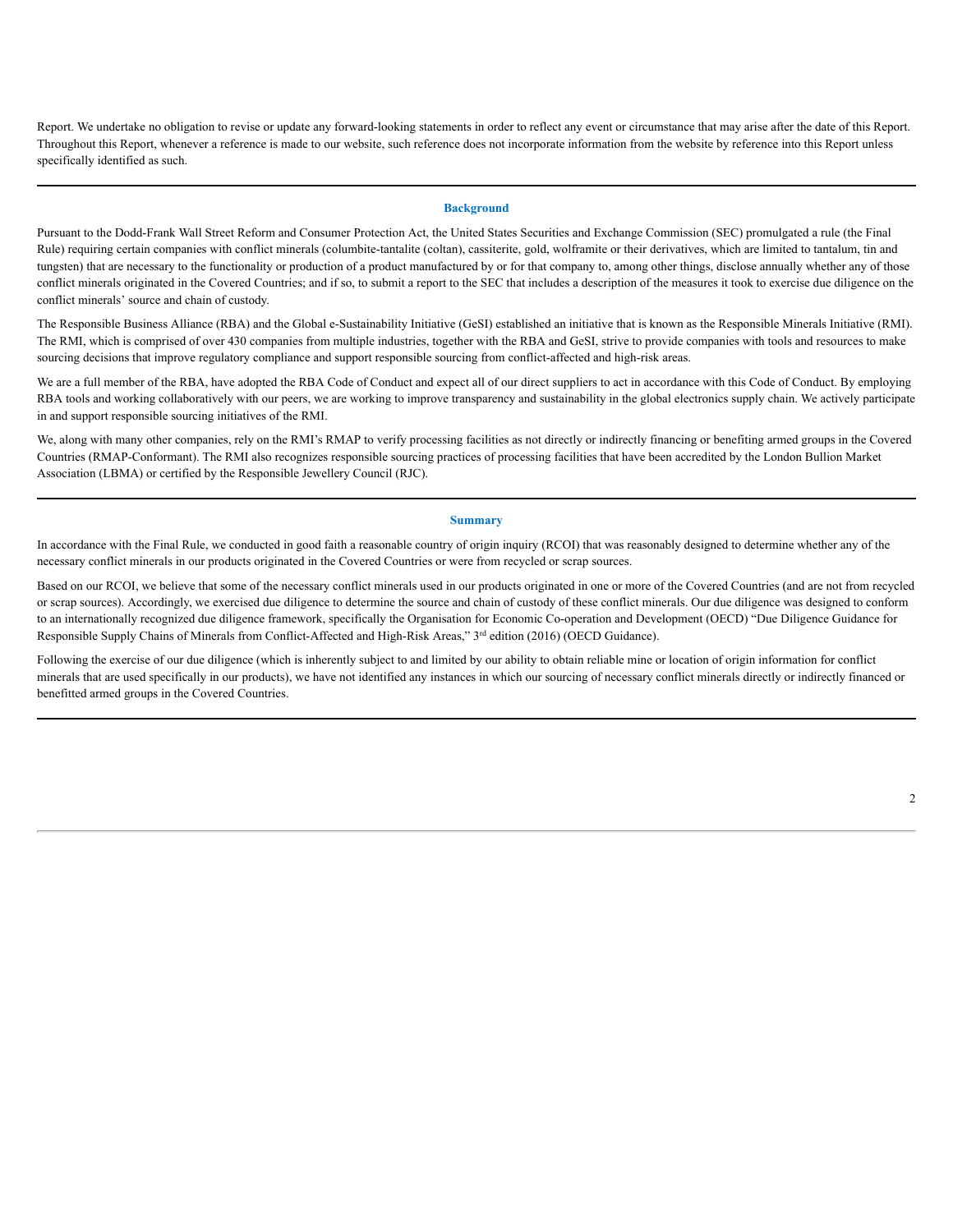## **Product Description**

Our products are sold to manufacturers that use our products in a broad range of devices, from low-tier, entry-level devices primarily for emerging regions to premium-tier devices, including but not limited to mobile devices (primarily smartphones), tablets, laptops, XR headsets, data modules, gaming devices, voice and music devices, wearable devices, wireless access points and routers, broadband gateway equipment, data cards and infrastructure equipment, sensor hubs and other industrial equipment and automotive systems for telematics, connectivity and digital cockpit.

The Snapdragon family of highly-integrated, system-based solutions include the Snapdragon® mobile, compute, sound and automotive platforms. Each platform consists of application processors and wireless connectivity capabilities, including our cellular modem that provides core baseband modem functionality for voice and data communications, non-cellular wireless connectivity (such as Wi-Fi and Bluetooth®) and global positioning functions. Our Snapdragon application processor functions include CPU security, graphics, display, audio, video, camera and artificial intelligence (AI). Our CPUs are designed based on the ARM architecture and are designed to deliver high levels of compute performance with optimized power consumption. Our Qualcomm® Hexagon™ processors are designed to support a variety of signal processing applications, including AI, audio and sensor processing. Our Qualcomm® Adreno™ graphics processing units are designed to deliver high quality graphics performance for visually rich 3D gaming and user interfaces. In addition to the highly integrated core SoC (system on chip), we also design and supply supporting components, including the RF (radio frequency) transceiver, PM (power management), audio, codecs, speaker amps and additional wireless connectivity integrated circuits. Our portfolio of RF products includes Qualcomm® radio frequency front-end (RFFE) components that are designed to simplify the RF design for 5G front-end, LTE multimode and multiband mobile devices, including sub-6 GHz and millimeter wave devices, to reduce power consumption and to improve radio performance.

Our wireless connectivity products also consist of integrated circuits and system software products for Wi-Fi, Bluetooth and frequency modulation (FM), as well as technologies that support location data and services, including GPS, GLONASS, Galileo, NavIC and BeiDou. Our wireless connectivity products provide additional connectivity for mobile devices, tablets, laptops, XR headsets, voice and music devices, wearable devices, automotive telematics, digital cockpit, utility meters, logistic trackers and industrial sensors, in addition to other IoT devices and applications.

## **Description of Supply Chain**

During the reporting period, other than for certain of our RFFE modules and RF filter products, we utilized a fabless production model in the manufacturing of our integrated circuits, which means that we did not own or operate foundries for the production of silicon wafers from which our integrated circuits were made. Therefore, we primarily rely on third parties to perform the manufacturing and assembly, and most of the testing, of our integrated circuits based primarily on our proprietary designs and test programs. Our suppliers also are responsible for the procurement of most of the raw materials used in the production of our integrated circuits. Integrated circuits are die cut from silicon wafers that have completed the package assembly and test manufacturing processes. The semiconductor package supports the electrical contacts that connect the integrated circuit to a circuit board. Die cut from silicon wafers are the essential components of all of our integrated circuits and a significant portion of the total integrated circuit cost. We employ both turnkey and two-stage manufacturing models to purchase our integrated circuits. Under the turnkey model, our foundry suppliers are responsible for delivering fully assembled and tested integrated circuits. Under the two-stage manufacturing model, we purchase die in singular or wafer form from semiconductor manufacturing foundries and contract with separate third parties for manufacturing services such as wafer bump, probe, assembly and the majority of our final test requirements.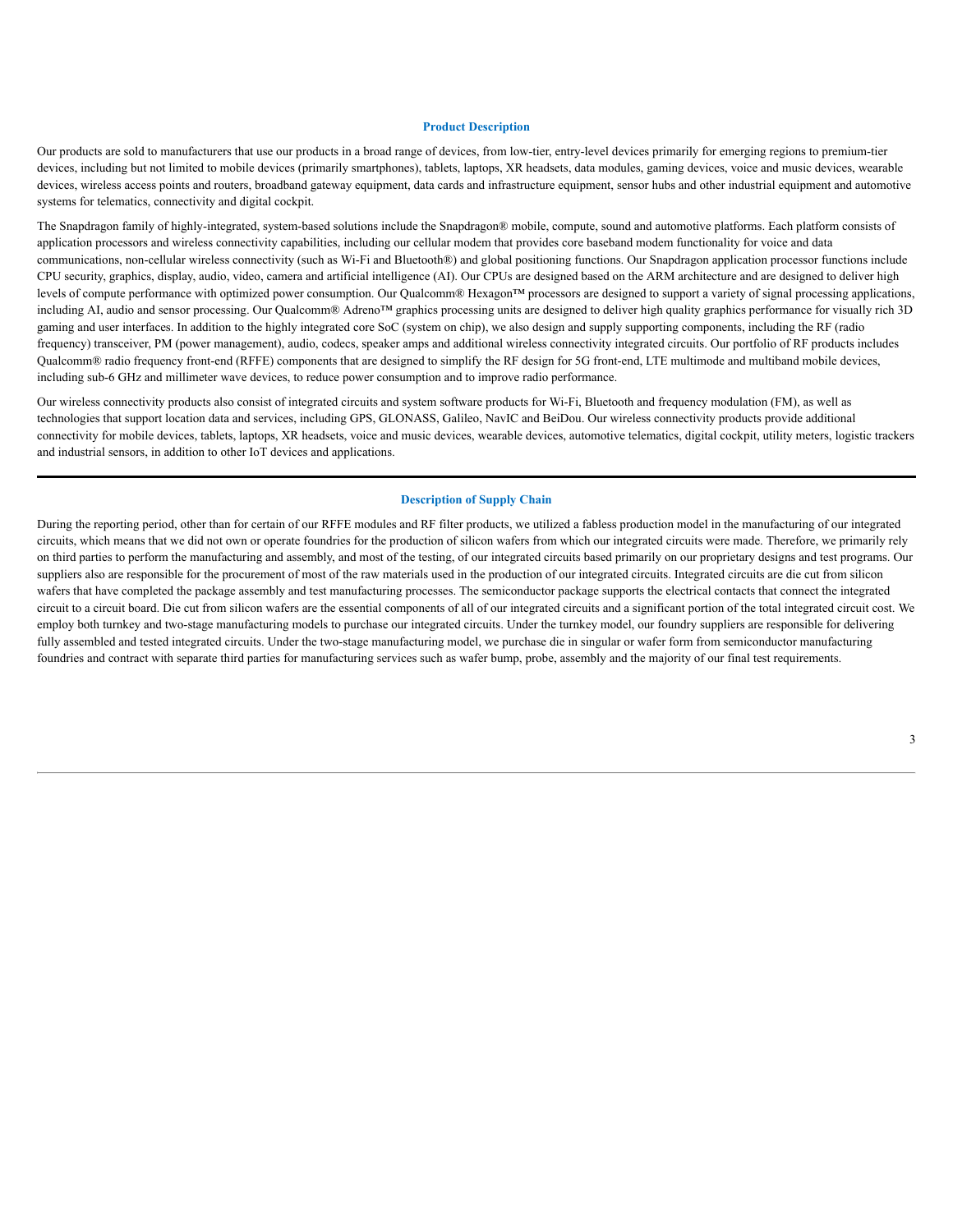We primarily used internal fabrication facilities to manufacture certain RFFE modules and RF filter products, and our manufacturing operations consist of front-end and backend processes. The front-end processes primarily take place at our manufacturing facilities located in Germany and Singapore and involve the imprinting of substrate wafers with the structure and circuitry required for the products to function (also known as wafer fabrication). The back-end processes include the assembly, packaging and test of RFFE modules and RF filter products and their preparation for distribution. Our back-end manufacturing facilities are located in China and Singapore.

Certain materials purchased by our direct suppliers may come directly or indirectly from processing facilities that treat ores, concentrates, slags or secondary materials. Because we do not purchase any materials directly from these processing facilities, we must rely on the information provided by our direct suppliers and the RMI or other industry organizations in order to prepare this Report.

## **Policy on Responsible Sourcing of Minerals**

Our policy on responsible sourcing of minerals communicates the expectation that our direct suppliers obtain materials from environmentally and socially responsible sources, including conflict free sources within the Covered Countries (available at: https://www.qualcomm.com/company/corporate-responsibility/responsible-business/sustainableproduct-design/conflict-free-minerals).

## **Reasonable Country of Origin Inquiry**

To conduct our RCOI and obtain sourcing information from our direct suppliers, we used the RMI Conflict Minerals Reporting Template (CMRT). We requested this information from 100% of our direct suppliers that may provide necessary conflict minerals in our products to determine whether any of these materials originated in the Covered Countries. We received CMRT responses from 100% of the direct suppliers of our products.

Our RCOI considered the countries of origin information obtained from our direct suppliers as well as RMAP-Conformant processing facilities' country of origin data available to RMI members. Based on these sources of country of origin information, approximately 7% (17) of the processing facilities reported by our direct suppliers were confirmed as sourcing conflict minerals from the Covered Countries.

## **Design of Due Diligence**

Our due diligence measures have been designed to conform, in all material respects, to the framework provided by the OECD Guidance.

OECD Step 1: Establish Strong Company Management Systems

- We publicly communicate our policy on responsible sourcing of materials on our website.
- We maintain a conflict minerals working group with representation from our finance, government affairs, internal audit, legal, regulatory, quality and supply chain departments, which report on compliance activities to executive management and the Audit Committee of our Board of Directors.
- We include conflict free minerals requirements in purchasing documents to direct suppliers.
- We maintain a public contact form on our website for general inquiries and grievances regarding our conflict minerals program (available at: https://assets.qualcomm.com/Q220-WB-Contact-Us-Corporate-Responsibility.html?corporate alert=conflictfree).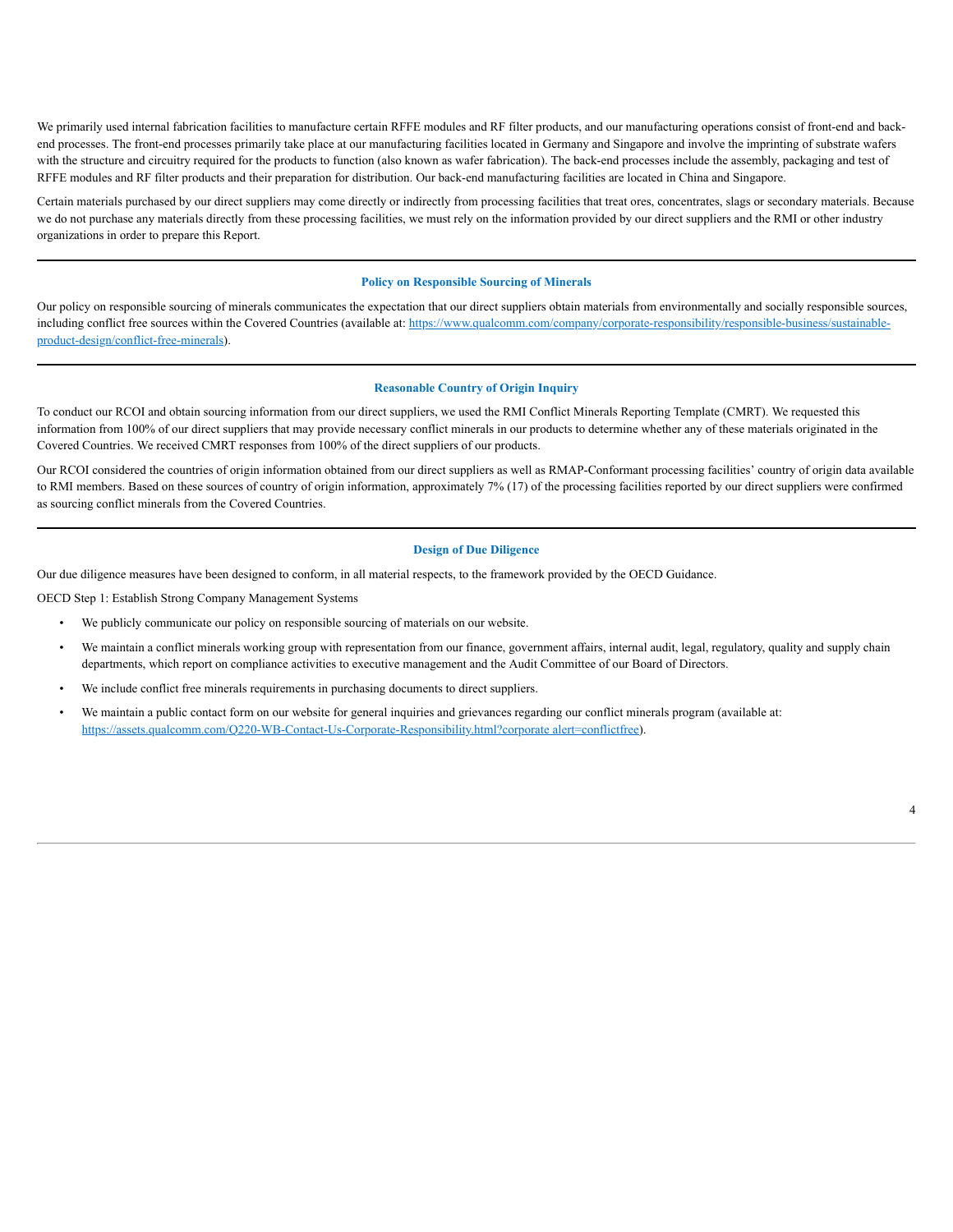OECD Step 2: Identify and Assess Risk in the Supply Chain

- We use the CMRT to review our direct suppliers' due diligence activities, such as whether they have a conflict minerals policy, require their own suppliers to source from RMAP-Conformant processing facilities and have a review process that includes corrective action management.
- We use the CMRT to identify conflict minerals processing facilities when reported in our supply chain by our direct suppliers.
- We obtain countries of origin information (when available) for RMAP-Conformant processing facilities by relying on data provided by our direct suppliers and the RMI.
- We conduct periodic on-site and remote assessments of select direct suppliers' due diligence activities to validate CMRT responses and ensure our supplier requirements are being met.

OECD Step 3: Design and Implement a Strategy to Respond to Risk

- We maintain a conflict minerals risk management plan that sets forth direct supplier risk management strategies ranging from continued procurement to disengagement at the discretion of management.
- We support the development of due diligence practices through participation in RMI working groups.
- We report information on the source and chain of custody of conflict minerals in our supply chain to our conflict minerals working group, executive management and the Audit Committee of our Board of Directors.

OECD Step 4: Third-Party Audit of Processing Facilities' Due Diligence Practices

- We use the publicly available results of the RMAP, LBMA and RJC third-party audits to validate the responsible sourcing practices of processing facilities in our supply chain.
- We support independent third-party audits of processing facilities through our RMI membership.

OECD Step 5: Report Annually on Supply Chain Due Diligence

- We file a Specialized Disclosure Report on Form SD and Conflict Minerals Report with the SEC on an annual basis. Our Form SD and Conflict Minerals Report are also available on our website.
- We provide information regarding our conflict minerals program on our website.

# **Description of Due Diligence Performed**

Below is a description of the measures we performed for this reporting period to exercise due diligence on the source and chain of custody of the necessary conflict minerals in our products that may have originated in the Covered Countries.

- We conducted our supply chain survey on 100% of our direct suppliers that may use necessary conflict minerals in our products to determine whether any of these minerals originated in the Covered Countries or were from recycled or scrap sources.
- We determined if the processing facilities reported to us by our direct suppliers adhere to responsible sourcing practices by verifying whether they are RMAP-Conformant.
- We communicated and addressed, with our direct suppliers, instances identified in the CMRT in which our requirements were not met or quality issues were apparent. This communication reinforced our requirements to support the sourcing of materials from conflict free sources within the Covered Countries.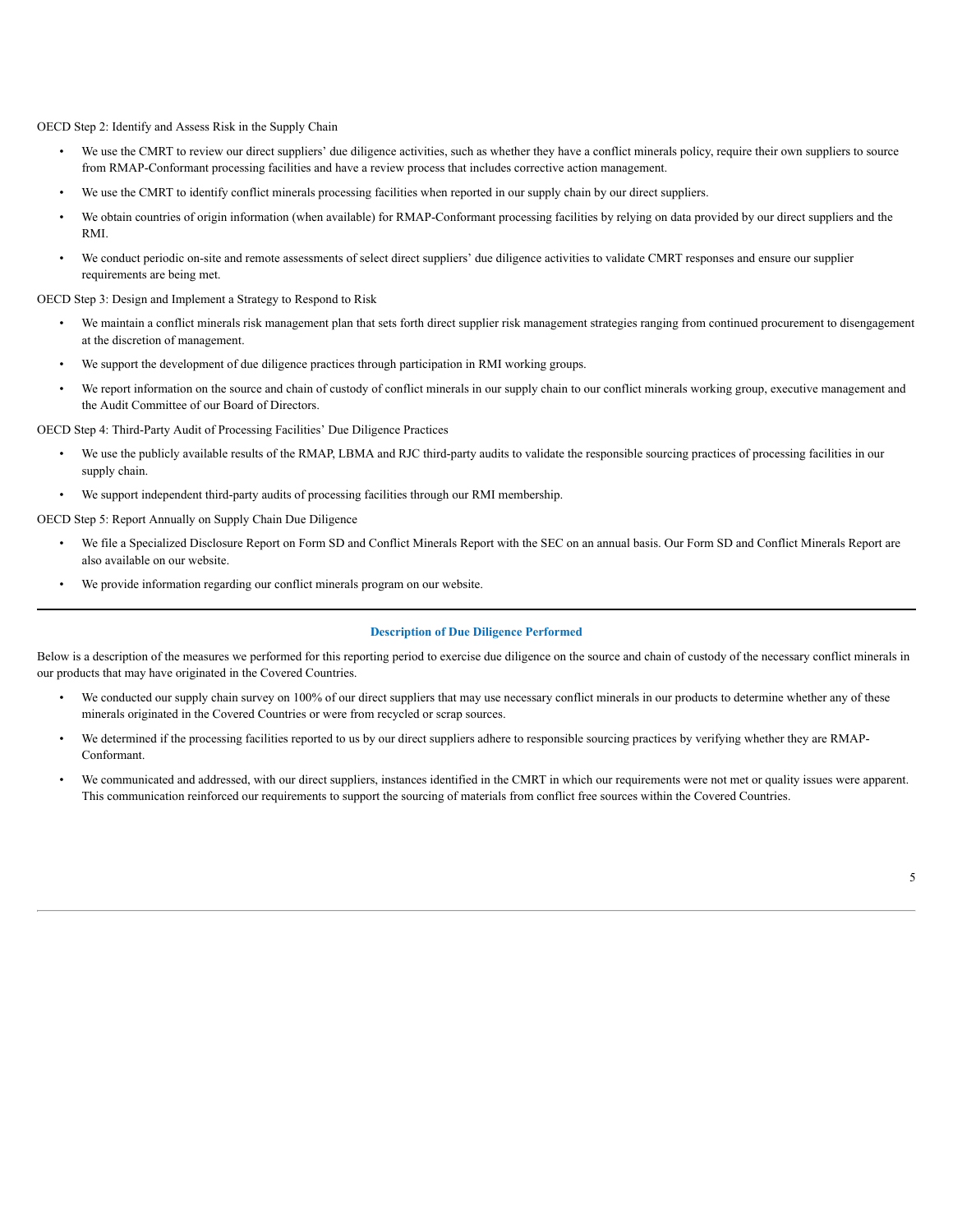- We were members of non-profit and industry initiatives, including the RMI and the International Tin Research Institute Supply Chain Initiative (iTSCi) Programme.
- We reported on program activities to members of executive management and the Audit Committee of our Board of Directors.

## **Facilities Used to Process the Necessary Conflict Minerals in Our Products**

We rely on the good faith efforts of our direct suppliers to provide us with reasonable representations of the processing facilities used to supply the necessary conflict minerals in our products. In the reporting period, 35% of our direct supplier responses represented their supply chain at a company level, 45% at a product level and 20% at a supplierdefined level (e.g., at a divisional or subsidiary level). As such, the list of processing facilities disclosed at the end of this Report may over-represent the number of processing facilities that process the conflict minerals actually contained in our products.

All processing facilities listed in this Report are reported by RMAP status in Table 1 in the section "Table of Conflict Minerals Processing Facilities" at the end of this Report.

### **Country of Origin of the Necessary Conflict Minerals in Our Products**

Based on country of origin information provided by the RMI for RMAP-Conformant processing facilities, countries of origin of the necessary conflict minerals in our products may include: Andorra, Angola, Antigua and Barbuda, Argentina, Armenia, Australia, Austria, Azerbaijan, Bahamas, Bahrain, Bangladesh, Barbados, Belarus, Belgium, Benin, Bolivia, Bosnia & Herzegovina, Botswana, Brazil, Bulgaria, Burkina Faso, Burundi, Cameroon, Canada, Cayman Islands, Chile, China, Colombia, Costa Rica, Côte d'Ivoire, Croatia, Cuba\*, Curacao, Cyprus, Czechia, Democratic Republic of the Congo, Denmark, Dominica, Dominican Republic, Ecuador, Egypt, El Salvador, Eritrea, Estonia, Eswatini, Ethiopia, Fiji, Finland, France, French Guiana, Gabon, Georgia, Germany, Ghana, Greece, Grenada, Guatemala, Guernsey, Guinea, Guyana, Haiti, Honduras, Hong Kong, Hungary, Iceland, India, Indonesia, Ireland, Israel, Italy, Japan, Jordan, Kazakhstan, Kenya, Kuwait, Kyrgyzstan, Laos, Latvia, Lebanon, Liberia, Libya, Liechtenstein, Lithuania, Luxembourg, Macau, Macedonia, Madagascar, Malaysia, Mali, Malta, Mauritania, Mexico, Monaco, Mongolia, Montenegro, Morocco, Mozambique, Myanmar, Namibia, Netherlands, New Zealand, Nicaragua, Niger, Nigeria, Norway, Oman, Pakistan, Panama, Papua New Guinea, Peru, Philippines, Poland, Portugal, Puerto Rico, Qatar, Republic of Korea, Romania, Russian Federation, Rwanda, Saint Kitts and Nevis, Saint Lucia, Saint Vincent and Grenadines, San Marino, Saudi Arabia, Senegal, Serbia, Sierra Leone, Singapore, Sint Maarten, Slovakia, Slovenia, Solomon Islands, South Africa, Spain, Sri Lanka, Sudan, Suriname, Sweden, Switzerland, Taiwan, Tajikistan, Tanzania, Thailand, Togo, Trinidad and Tobago, Tunisia, Turkey, Turks and Caicos, Uganda, Ukraine, United Arab Emirates, United Kingdom of Great Britain and Northern Ireland, United States of America, Uruguay, Uzbekistan, Venezuela, Vietnam, Virgin Islands, Yemen, Zambia and Zimbabwe.

*\* Minerals from this country were substantially transformed before being incorporated into finished products. Such substantial transformation of the minerals happened outside of the United States by a person other than a United States person.*

## Our Efforts to Determine the Mine or Location of Origin of the Necessary Conflict Minerals in Our Products

We requested location of mine and location of origin information for the necessary conflict minerals contained in our products from each of our direct suppliers using the CMRT. In some instances, our direct suppliers reported the name or location of the mine. However, many of our direct suppliers were unable to obtain reliable mine or location of origin data for the necessary conflict minerals used in our products.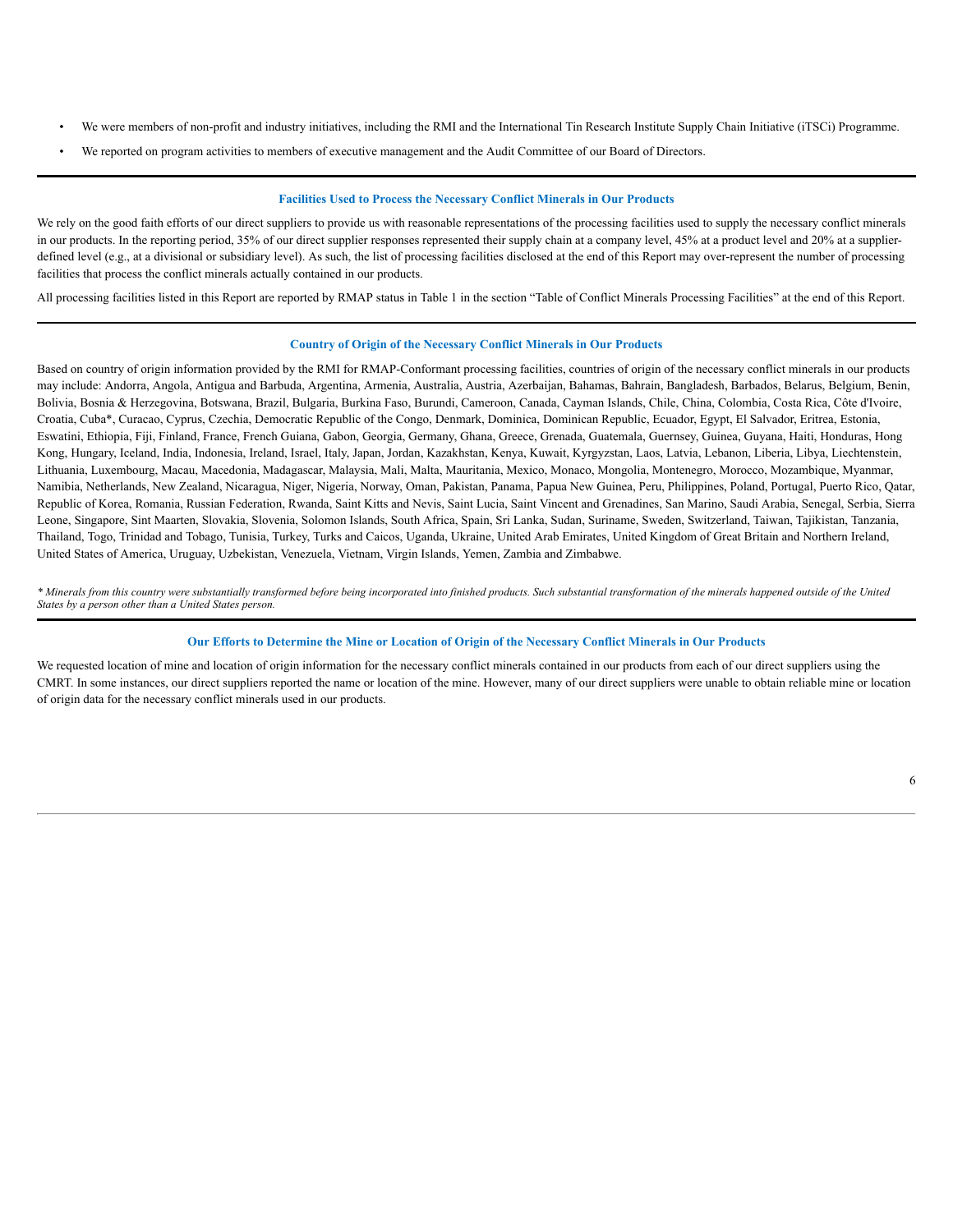## Steps We Have Taken to Mitigate the Risk that the Necessary Conflict Minerals in Our Products Benefit Armed Groups

We have worked with our direct suppliers on responsible sourcing and have actively participated in responsible sourcing initiatives of the RMI, as we continue to strive towards our goal of having the processing facilities that may supply conflict minerals contained in our products be 100% RMAP-Conformant. Additional information regarding the steps we have taken to mitigate the risk that conflict minerals that may be contained in our products benefit armed groups in the Covered Countries can be found under the sections "Design of Due Diligence" and "Description of Due Diligence Performed" above.

Figure 1 displays the RMAP status of processing facilities for our products in our supply chain from reporting years 2019 through 2021.

*Figure 1: 2019-2021 Processing Facilities by RMAP Status*



*Note: RMAP-Conformant processing facilities are audited and found conformant with the relevant RMAP standard and include processing facilities currently undergoing a re-audit or processing* facilities certified by the LBMA or RJC. RMAP-Active processing facilities have committed to undergo an RMAP audit but are not yet conformant. Non-Participating processing facilities meet or *have met the definition of a smelter or refiner under the relevant RMAP standard but are not participating in the RMAP.*

## Steps We Will Take to Mitigate the Risk that the Necessary Conflict Minerals in Our Products Benefit Armed Groups

During reporting year 2022, we intend to conduct the following due diligence activities to continue to mitigate the risk that the necessary conflict minerals in our products directly or indirectly finance or benefit armed groups in the Covered Countries: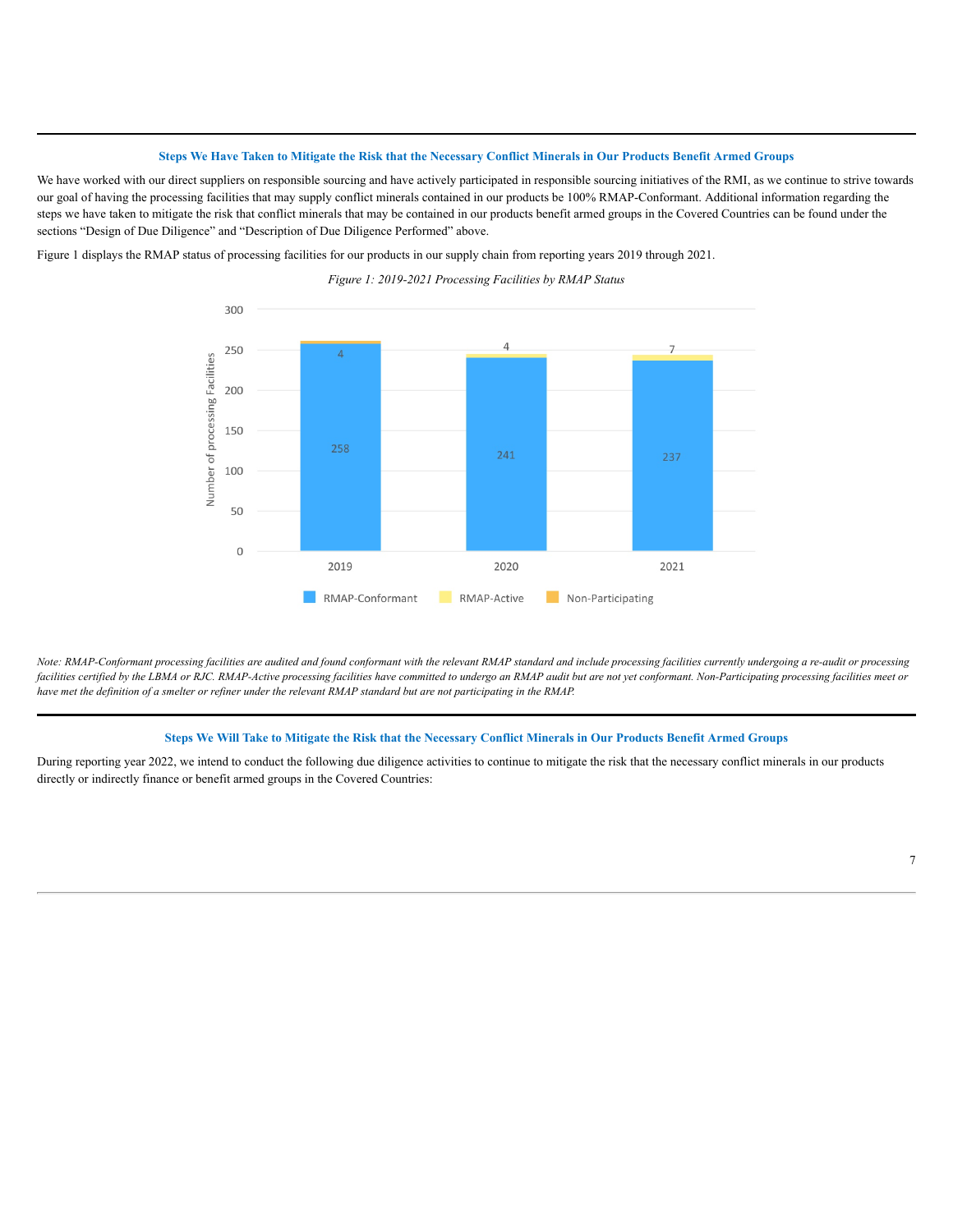- 1. Engage with direct suppliers, processing facilities and the RMI to encourage Non-Participating processing facilities to become RMAP-Conformant;
- 2. Strive to use only direct suppliers that source from RMAP-Conformant processing facilities for our products;
- 3. Conduct on-site verification assessments of certain suppliers' due diligence activities;
- 4. Conduct due diligence on new businesses acquired to assess the risk of conflict minerals in the acquired businesses' supply chain; and
- 5. Participate in the following industry coalitions' and non-governmental organizations' efforts to support the responsible sourcing of minerals: RBA, RMI and ITRI (International Tin Research Institute).

# **Table of Conflict Minerals Processing Facilities**

The processing facilities listed in Table 1 are processing facilities reported by our direct suppliers during the reporting period.

*Table 1. Processing Facilities as of January 31, 2022*

| Metal | Processing Facility Name                                      | Processing Facility Country | <b>RMAP Status</b> |
|-------|---------------------------------------------------------------|-----------------------------|--------------------|
| Gold  | <b>Advanced Chemical Company</b>                              | <b>UNITED STATES</b>        | Conformant         |
| Gold  | Aida Chemical Industries Co., Ltd.                            | <b>JAPAN</b>                | Conformant         |
| Gold  | Allgemeine Gold-und Silberscheideanstalt A.G.                 | <b>GERMANY</b>              | Conformant         |
| Gold  | Almalyk Mining and Metallurgical Complex (AMMC)               | UZBEKISTAN                  | Conformant         |
| Gold  | AngloGold Ashanti Corrego do Sitio Mineracao                  | <b>BRAZIL</b>               | Conformant         |
| Gold  | Argor-Heraeus S.A.                                            | <b>SWITZERLAND</b>          | Conformant         |
| Gold  | Asahi Pretec Corp.                                            | JAPAN                       | Conformant         |
| Gold  | Asaka Riken Co., Ltd.                                         | <b>JAPAN</b>                | Conformant         |
| Gold  | Norddeutsche Affinererie AG                                   | <b>GERMANY</b>              | Conformant         |
| Gold  | Bangko Sentral ng Pilipinas (Central Bank of the Philippines) | <b>PHILIPPINES</b>          | Conformant         |
| Gold  | <b>Boliden AB</b>                                             | <b>SWEDEN</b>               | Conformant         |
| Gold  | C. Hafner GmbH + Co. KG                                       | <b>GERMANY</b>              | Conformant         |
| Gold  | C.I Metales Procesados Industriales SAS                       | COLOMBIA                    | Active             |
| Gold  | <b>CCR</b>                                                    | <b>CANADA</b>               | Conformant         |
| Gold  | Cendres + Metaux S.A.                                         | <b>SWITZERLAND</b>          | Conformant         |
| Gold  | Chimet S.p.A.                                                 | <b>ITALY</b>                | Conformant         |
| Gold  | Chugai Mining                                                 | JAPAN                       | Conformant         |
| Gold  | DSC (Do Sung Corporation)                                     | KOREA, REPUBLIC OF          | Conformant         |
| Gold  | DODUCO GmbH                                                   | <b>GERMANY</b>              | Conformant         |
| Gold  | Dowa Kogyo k.k.                                               | <b>JAPAN</b>                | Conformant         |
| Gold  | Eco-System Recycling Co., Ltd.                                | <b>JAPAN</b>                | Conformant         |
| Gold  | <b>OJSC Novosibirsk Refinery</b>                              | <b>RUSSIAN FEDERATION</b>   | Conformant         |
| Gold  | HeeSung Metal Ltd.                                            | KOREA, REPUBLIC OF          | Conformant         |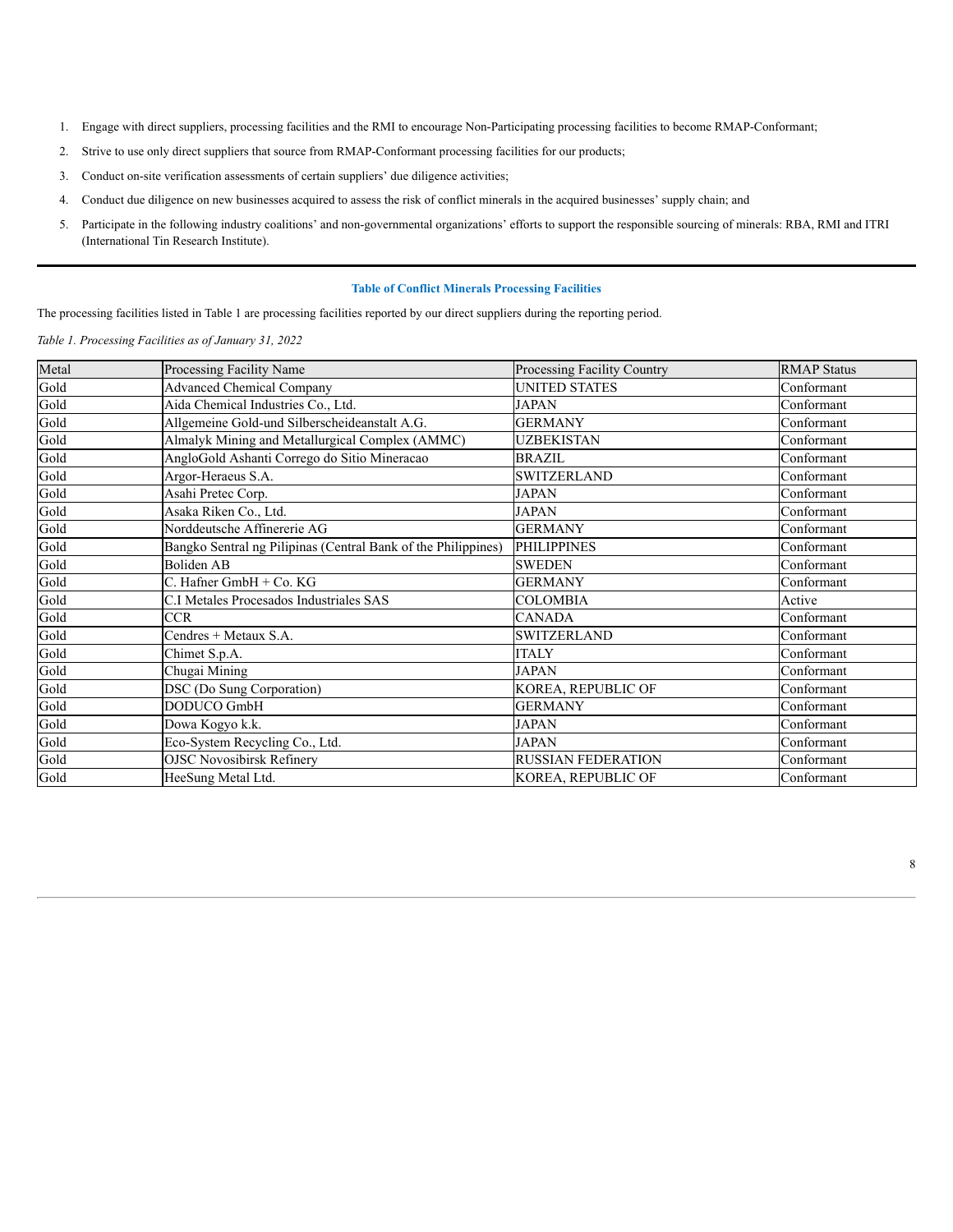| Gold | Heimerle + Meule GmbH                                                           | <b>GERMANY</b>            | Conformant |
|------|---------------------------------------------------------------------------------|---------------------------|------------|
| Gold | Heraeus Metals Hong Kong Ltd.                                                   | <b>CHINA</b>              | Conformant |
| Gold | Heraeus Precious Metals GmbH & Co. KG*                                          | <b>GERMANY</b>            | Conformant |
| Gold | Inner Mongolia Qiankun Gold and Silver Refinery Share Co.,<br>Ltd.              | <b>CHINA</b>              | Conformant |
| Gold | Ishifuku Metal Industry Co., Ltd.                                               | <b>JAPAN</b>              | Conformant |
| Gold | Istanbul Gold Refinery                                                          | <b>TURKEY</b>             | Conformant |
| Gold | Japan Mint                                                                      | <b>JAPAN</b>              | Conformant |
| Gold | JCC                                                                             | <b>CHINA</b>              | Conformant |
| Gold | Johnson Matthey Inc.                                                            | <b>UNITED STATES</b>      | Conformant |
| Gold | Johnson Matthey Limited                                                         | <b>CANADA</b>             | Conformant |
| Gold | <b>JSC</b> Uralelectromed                                                       | <b>RUSSIAN FEDERATION</b> | Conformant |
| Gold | Pan Pacific Copper Co Ltd.                                                      | <b>JAPAN</b>              | Conformant |
| Gold | Kazzinc                                                                         | <b>KAZAKHSTAN</b>         | Conformant |
| Gold | Kennecott Utah Copper LLC                                                       | <b>UNITED STATES</b>      | Conformant |
| Gold | Kojima Kagaku Yakuhin Co., Ltd                                                  | <b>JAPAN</b>              | Conformant |
| Gold | Kyrgyzaltyn JSC                                                                 | <b>KYRGYZSTAN</b>         | Conformant |
| Gold | LS-NIKKO Copper Inc.                                                            | KOREA, REPUBLIC OF        | Conformant |
| Gold | Materion                                                                        | <b>UNITED STATES</b>      | Conformant |
| Gold | Matsuda Sangyo Co., Ltd.                                                        | <b>JAPAN</b>              | Conformant |
| Gold | Metalor Technologies (Suzhou) Ltd.                                              | <b>CHINA</b>              | Conformant |
| Gold | Metalor Technologies (Hong Kong) Ltd.                                           | <b>CHINA</b>              | Conformant |
| Gold | Metalor Technologies (Singapore) Pte., Ltd.                                     | <b>SINGAPORE</b>          | Conformant |
| Gold | Metalor Technologies S.A.                                                       | <b>SWITZERLAND</b>        | Conformant |
| Gold | Metalor USA Refining Corporation                                                | <b>UNITED STATES</b>      | Conformant |
| Gold | Metalurgica Met-Mex Penoles, S.A. De C.V.                                       | <b>MEXICO</b>             | Conformant |
| Gold | Mitsubishi Materials Corporation                                                | <b>JAPAN</b>              | Conformant |
| Gold | Mitsui Kinzoku Co., Ltd.                                                        | <b>JAPAN</b>              | Conformant |
| Gold | Federal State Unitary Enterprise Moscow Special Processing<br>Plant (FSUE MZSS) | <b>RUSSIAN FEDERATION</b> | Conformant |
| Gold | Nadir Metal Rafineri San. Ve Tic. A.S.                                          | <b>TURKEY</b>             | Conformant |
| Gold | Navoi Mining and Metallurgical Combinat                                         | <b>UZBEKISTAN</b>         | Conformant |
| Gold | Nihon Material Co., Ltd.                                                        | <b>JAPAN</b>              | Conformant |
| Gold | Ohura Precious Metal Industry Co., Ltd.                                         | <b>JAPAN</b>              | Conformant |
| Gold | <b>OJSC Krastsvetmet</b>                                                        | <b>RUSSIAN FEDERATION</b> | Conformant |
| Gold | Produits Artistiques de Métaux                                                  | <b>SWITZERLAND</b>        | Conformant |
| Gold | Prioksky Plant of Non-Ferrous Metals                                            | <b>RUSSIAN FEDERATION</b> | Conformant |
| Gold | PT Aneka Tambang (Persero) Tbk                                                  | <b>INDONESIA</b>          | Conformant |
| Gold | PX Precinox S.A.                                                                | <b>SWITZERLAND</b>        | Conformant |
| Gold | Rand Refinery (Pty) Ltd.                                                        | <b>SOUTH AFRICA</b>       | Conformant |
| Gold | Royal Canadian Mint                                                             | <b>CANADA</b>             | Conformant |
| Gold | <b>Samduck Precious Metals</b>                                                  | KOREA, REPUBLIC OF        | Conformant |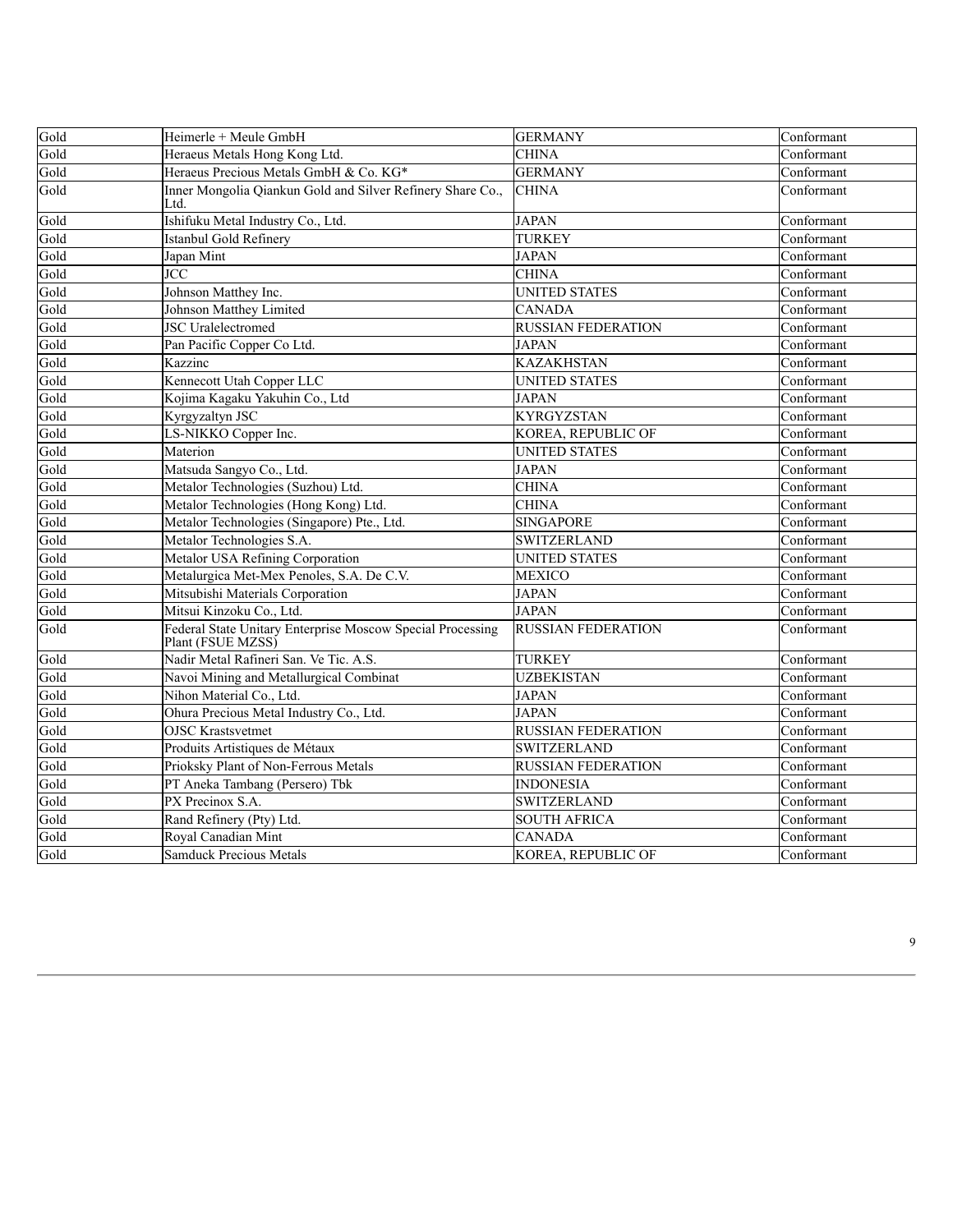| Gold | Sempsa JP (Cookson Sempsa)                                     | <b>SPAIN</b>              | Conformant |
|------|----------------------------------------------------------------|---------------------------|------------|
| Gold | Shandong Zhaojin Gold & Silver Refinery Co., Ltd.              | <b>CHINA</b>              | Conformant |
| Gold | Sichuan Tianze Precious Metals Co., Ltd.                       | <b>CHINA</b>              | Conformant |
| Gold | Shyolkovsky                                                    | <b>RUSSIAN FEDERATION</b> | Conformant |
| Gold | Solar Applied Materials Technology Corp.                       | <b>TAIWAN</b>             | Conformant |
| Gold | Niihama Toyo Smelter & Refinery                                | <b>JAPAN</b>              | Conformant |
| Gold | Tanaka Electronics (Hong Kong) Pte. Ltd.                       | <b>JAPAN</b>              | Conformant |
| Gold | Shandong Gold Mine(Laizhou) Smelter Co., Ltd.                  | <b>CHINA</b>              | Conformant |
| Gold | Tokuriki Honten Co., Ltd.                                      | <b>JAPAN</b>              | Conformant |
| Gold | Torecom                                                        | KOREA, REPUBLIC OF        | Conformant |
| Gold | Metallurgie Hoboken Overpelt                                   | <b>BELGIUM</b>            | Conformant |
| Gold | United Precious Metal Refining, Inc.                           | <b>UNITED STATES</b>      | Conformant |
| Gold | Valcambi S.A.                                                  | <b>SWITZERLAND</b>        | Conformant |
| Gold | <b>AGR</b> (Perth Mint Australia)                              | <b>AUSTRALIA</b>          | Conformant |
| Gold | <b>Yamamoto Precision Metals</b>                               | <b>JAPAN</b>              | Conformant |
| Gold | Yokohama Metal Co., Ltd.                                       | <b>JAPAN</b>              | Conformant |
| Gold | Henan Zhongyuan Gold Refinery Co., Ltd.                        | <b>CHINA</b>              | Conformant |
| Gold | Gold Refinery of Zijin Mining Group Co., Ltd.                  | <b>CHINA</b>              | Conformant |
| Gold | SAFINA A.S.                                                    | <b>CZECH REPUBLIC</b>     | Conformant |
| Gold | <b>Umicore Precious Metals Thailand</b>                        | THAILAND                  | Conformant |
| Gold | Geib Refining Corporation                                      | <b>UNITED STATES</b>      | Conformant |
| Gold | MMTC-PAMP India Pvt., Ltd.                                     | <b>INDIA</b>              | Conformant |
| Gold | KGHM Polska Miedz S.A.                                         | <b>POLAND</b>             | Conformant |
| Gold | Singway Technology Co., Ltd.                                   | <b>TAIWAN</b>             | Conformant |
| Gold | Al Etihad Gold LLC                                             | UNITED ARAB EMIRATES      | Conformant |
| Gold | <b>Emirates Gold DMCC</b>                                      | UNITED ARAB EMIRATES      | Conformant |
| Gold | T.C.A S.p.A                                                    | <b>ITALY</b>              | Conformant |
| Gold | Remondis Argentia B.V.                                         | NETHERLANDS               | Conformant |
| Gold | Korea Zinc Co., Ltd.                                           | KOREA, REPUBLIC OF        | Conformant |
| Gold | Marsam Metals                                                  | <b>BRAZIL</b>             | Conformant |
| Gold | TOO Tau-Ken-Altyn                                              | <b>KAZAKHSTAN</b>         | Conformant |
| Gold | <b>SAAMP</b>                                                   | <b>FRANCE</b>             | Conformant |
| Gold | L'Orfebre S.A.                                                 | <b>ANDORRA</b>            | Conformant |
| Gold | 8853 S.p.A.                                                    | <b>ITALY</b>              | Conformant |
| Gold | Italpreziosi                                                   | <b>ITALY</b>              | Conformant |
| Gold | <b>SAXONIA Edelmetalle GmbH</b>                                | <b>GERMANY</b>            | Conformant |
| Gold | WIELAND Edelmetalle GmbH                                       | <b>GERMANY</b>            | Conformant |
| Gold | Ogussa Osterreichische Gold- und Silber-Scheideanstalt<br>GmbH | <b>AUSTRIA</b>            | Conformant |
| Gold | <b>AU Traders and Refiners</b>                                 | <b>SOUTH AFRICA</b>       | Conformant |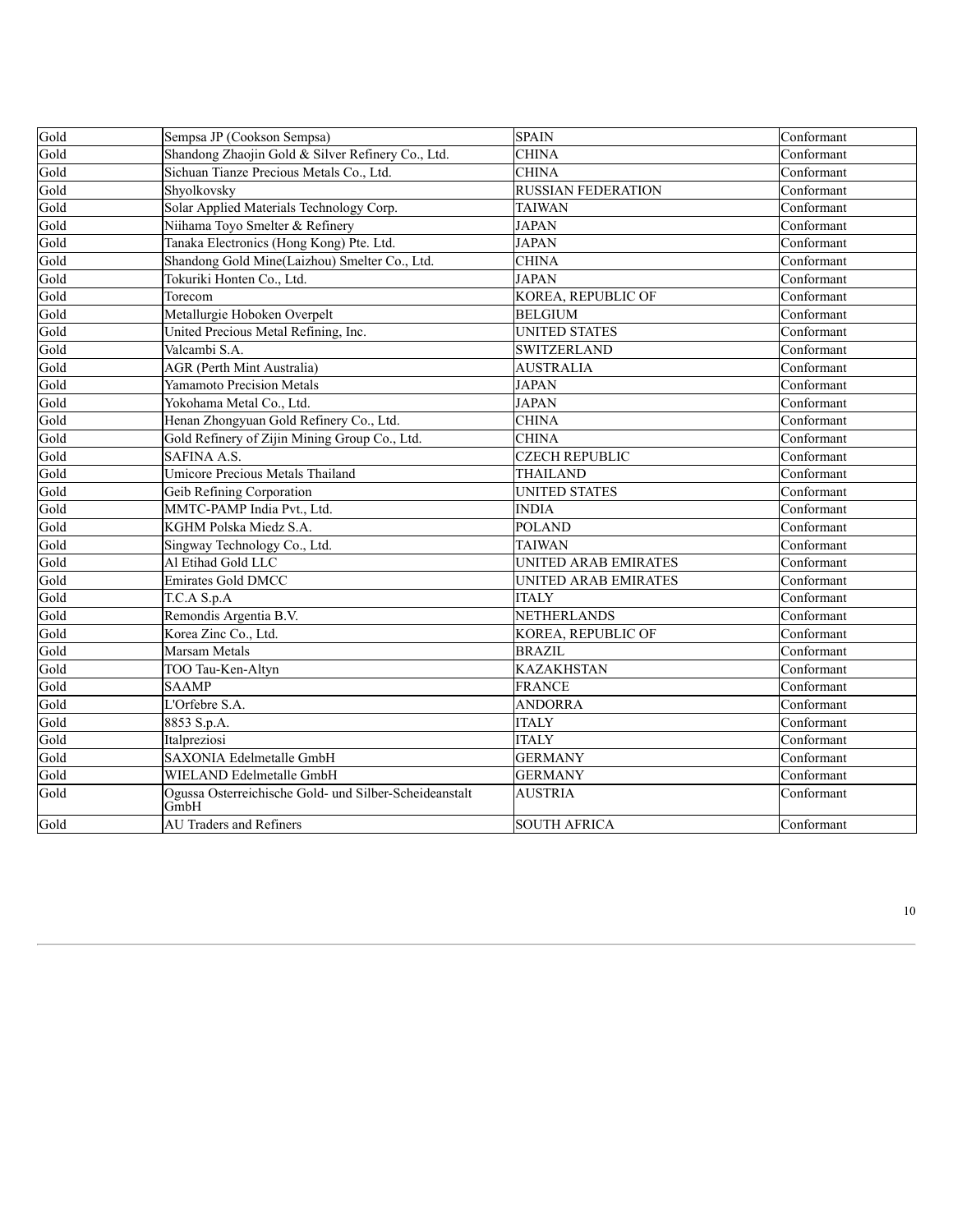| Gold     | <b>BALORE REFINERSGA</b>                            | <b>INDIA</b>              | Conformant |
|----------|-----------------------------------------------------|---------------------------|------------|
| Gold     | SungEel HiMetal Co., Ltd.                           | KOREA, REPUBLIC OF        | Conformant |
| Gold     | Planta Recuperadora de Metales SpA                  | <b>CHILE</b>              | Conformant |
| Gold     | Safimet S.p.A                                       | <b>ITALY</b>              | Conformant |
| Gold     | Eco-System Recycling Co., Ltd. North Plant          | <b>JAPAN</b>              | Conformant |
| Gold     | Eco-System Recycling Co., Ltd. West Plant           | <b>JAPAN</b>              | Conformant |
| Gold     | Metal Concentrators SA (Pty) Ltd.                   | <b>SOUTH AFRICA</b>       | Conformant |
| Gold     | GCC Gujrat Gold Centre Pvt. Ltd.                    | <b>INDIA</b>              | Active     |
| Gold     | NH Recytech Company                                 | KOREA, REPUBLIC OF        | Conformant |
| Tantalum | Asaka Riken Co., Ltd.                               | <b>JAPAN</b>              | Conformant |
| Tantalum | Changsha Southern                                   | <b>CHINA</b>              | Conformant |
| Tantalum | Exotech Inc.                                        | <b>UNITED STATES</b>      | Conformant |
| Tantalum | F & X                                               | <b>CHINA</b>              | Conformant |
| Tantalum | Guangdong Zhiyuan New Material Co., Ltd.            | <b>CHINA</b>              | Conformant |
| Tantalum | JiuJiang JinXin Nonferrous Metals Co., Ltd.         | <b>CHINA</b>              | Conformant |
| Tantalum | Jiujiang Nonferrous Metals Smelting Company Limited | <b>CHINA</b>              | Conformant |
| Tantalum | LSM Brasil S.A.                                     | <b>BRAZIL</b>             | Conformant |
| Tantalum | Metallurgical Products India Pvt. Ltd. (MPIL)       | <b>INDIA</b>              | Conformant |
| Tantalum | Mineracao Taboca S.A.                               | <b>BRAZIL</b>             | Conformant |
| Tantalum | Mitsui Mining and Smelting Co., Ltd.                | <b>JAPAN</b>              | Conformant |
| Tantalum | <b>NPM</b> Silmet AS                                | <b>ESTONIA</b>            | Conformant |
| Tantalum | Ningxia Orient Tantalum Industry Co., Ltd.          | <b>CHINA</b>              | Conformant |
| Tantalum | <b>OuantumClean</b>                                 | <b>UNITED STATES</b>      | Conformant |
| Tantalum | Yanling Jincheng Tantalum Co., Ltd.                 | <b>CHINA</b>              | Conformant |
| Tantalum | Solikamsk                                           | <b>RUSSIAN FEDERATION</b> | Conformant |
| Tantalum | Taki Chemical Co., Ltd.                             | <b>JAPAN</b>              | Conformant |
| Tantalum | Telex Metals                                        | <b>UNITED STATES</b>      | Conformant |
| Tantalum | Ulba Metallurgical Plant JSC                        | <b>KAZAKHSTAN</b>         | Conformant |
| Tantalum | Hengyang King Xing Lifeng New Materials Co., Ltd.   | <b>CHINA</b>              | Conformant |
| Tantalum | D Block Metals, LLC                                 | <b>UNITED STATES</b>      | Conformant |
| Tantalum | FIR Metals & Resource Ltd.                          | <b>CHINA</b>              | Conformant |
| Tantalum | Jiujiang Zhongao Tantalum & Niobium Co., Ltd.       | <b>CHINA</b>              | Conformant |
| Tantalum | XinXing HaoRong Electronic Material Co., Ltd.       | <b>CHINA</b>              | Conformant |
| Tantalum | Jiangxi Dinghai Tantalum & Niobium Co., Ltd.        | <b>CHINA</b>              | Conformant |
| Tantalum | <b>KEMET Blue Metals</b>                            | <b>MEXICO</b>             | Conformant |
| Tantalum | H.C. Starck Co., Ltd.                               | <b>THAILAND</b>           | Conformant |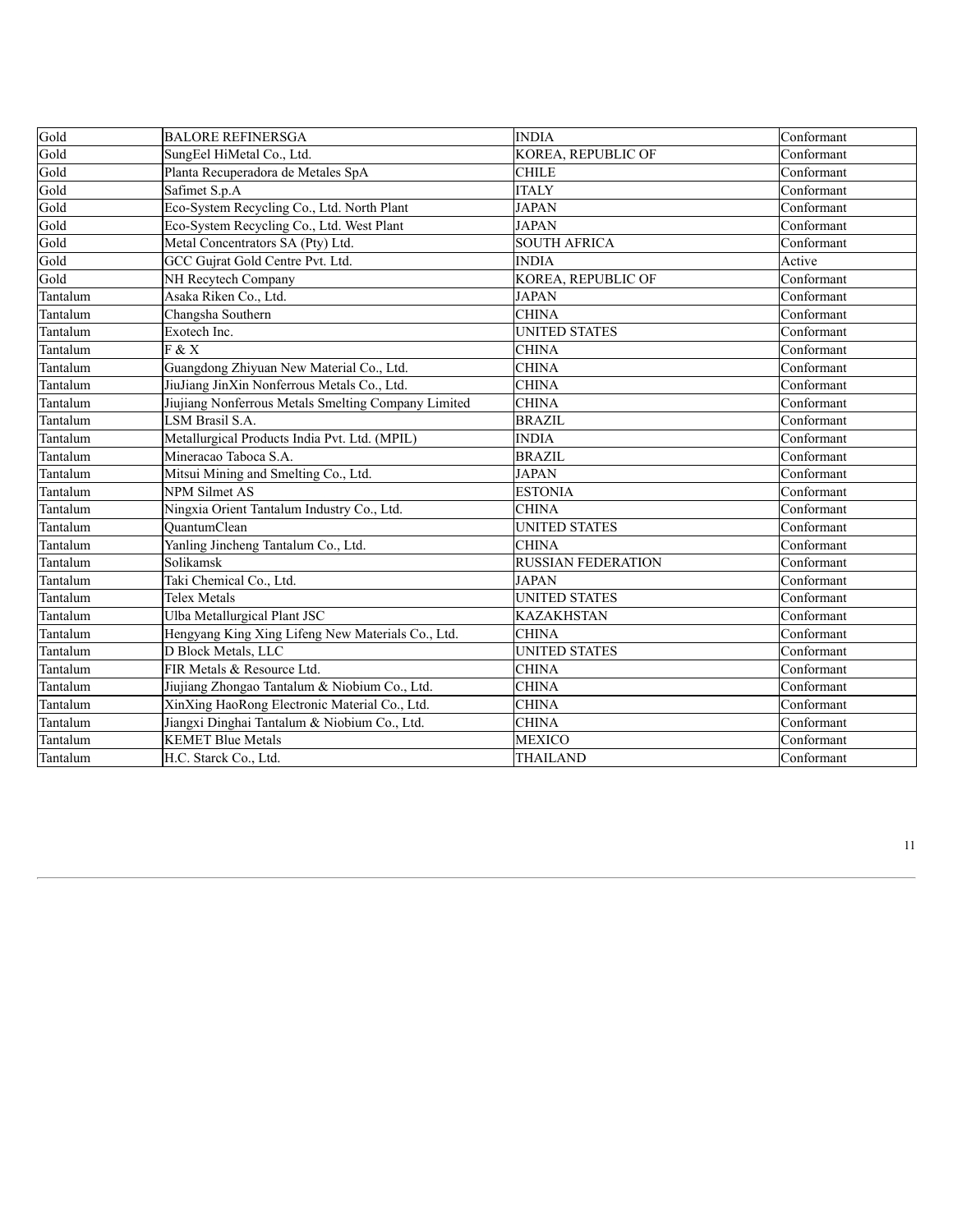| Tantalum | H.C. Starck Tantalum and Niobium GmbH               | <b>GERMANY</b>                                 | Conformant |
|----------|-----------------------------------------------------|------------------------------------------------|------------|
| Tantalum | H.C. Starck Hermsdorf GmbH                          | <b>GERMANY</b>                                 | Conformant |
| Tantalum | H.C. Starck Inc.                                    | <b>UNITED STATES</b>                           | Conformant |
| Tantalum | H.C. Starck Ltd.                                    | <b>JAPAN</b>                                   | Conformant |
| Tantalum | H.C. Starck Smelting GmbH & Co. KG                  | <b>GERMANY</b>                                 | Conformant |
| Tantalum | Global Advanced Metals Boyertown                    | <b>UNITED STATES</b>                           | Conformant |
| Tantalum | Global Advanced Metals Aizu                         | <b>JAPAN</b>                                   | Conformant |
| Tantalum | Resind Industria e Comercio Ltda.                   | <b>BRAZIL</b>                                  | Conformant |
| Tantalum | Jiangxi Tuohong New Raw Material                    | <b>CHINA</b>                                   | Conformant |
| Tantalum | Power Resources Ltd.                                | MACEDONIA (the former Yugoslav Republic<br>of) | Conformant |
| Tin      | Estanho de Rondonia S.A.                            | <b>BRAZIL</b>                                  | Active     |
| Tin      | Yunnan Tin Company Limited                          | <b>CHINA</b>                                   | Conformant |
| Tin      | CV Venus Inti Perkasa                               | <b>INDONESIA</b>                               | Active     |
| Tin      | Super Ligas                                         | <b>BRAZIL</b>                                  | Active     |
| Tin      | PT Mitra Sukses Globalindo                          | <b>INDONESIA</b>                               | Active     |
| Tin      | Chenzhou Yun Xiang mining limited liability company | <b>CHINA</b>                                   | Conformant |
| Tin      | Alent plc                                           | <b>UNITED STATES</b>                           | Conformant |
| Tin      | Dowa Metaltech Co., Ltd.                            | <b>JAPAN</b>                                   | Conformant |
| Tin      | Empresa Metalúrgica Vinto                           | <b>BOLIVIA</b>                                 | Conformant |
| Tin      | Fenix Metals                                        | <b>POLAND</b>                                  | Conformant |
| Tin      | Gejiu Non-Ferrous Metal Processing Co., Ltd.        | <b>CHINA</b>                                   | Conformant |
| Tin      | Yunnan Geiju Zili Metallurgy Co. Ltd.               | <b>CHINA</b>                                   | Conformant |
| Tin      | Kai Union Industry and Trade Co., Ltd. (China)      | <b>CHINA</b>                                   | Conformant |
| Tin      | China Tin (Hechi)                                   | <b>CHINA</b>                                   | Conformant |
| Tin      | Malaysia Smelting Corporation (MSC)                 | <b>MALAYSIA</b>                                | Conformant |
| Tin      | Metallic Resources, Inc.                            | <b>UNITED STATES</b>                           | Conformant |
| Tin      | Toboca/ Paranapenema                                | <b>BRAZIL</b>                                  | Conformant |
| Tin      | Minsur                                              | <b>PERU</b>                                    | Conformant |
| Tin      | Mitsubishi Materials Corporation                    | <b>JAPAN</b>                                   | Conformant |
| Tin      | Nanshan Tin Co. Ltd.                                | <b>CHINA</b>                                   | Conformant |
| Tin      | O.M. Manufacturing (Thailand) Co., Ltd.             | <b>THAILAND</b>                                | Conformant |
| Tin      | <b>OMSA</b>                                         | <b>BOLIVIA</b>                                 | Conformant |
| Tin      | PT Artha Cipta Langgeng                             | <b>INDONESIA</b>                               | Conformant |
| Tin      | PT Babel Surya Alam Lestari                         | <b>INDONESIA</b>                               | Conformant |
| Tin      | PT Mitra Stania Prima                               | <b>INDONESIA</b>                               | Conformant |
| Tin      | PT Prima Timah Utama                                | <b>INDONESIA</b>                               | Conformant |
| Tin      | <b>Brand RBT</b>                                    | <b>INDONESIA</b>                               | Conformant |
| Tin      | PT Stanindo Inti Perkasa                            | <b>INDONESIA</b>                               | Conformant |
| Tin      | Kundur Smelter                                      | <b>INDONESIA</b>                               | Conformant |
| Tin      | Mentok Smelter                                      | <b>INDONESIA</b>                               | Conformant |
| Tin      | Rui Da Hung                                         | <b>TAIWAN</b>                                  | Conformant |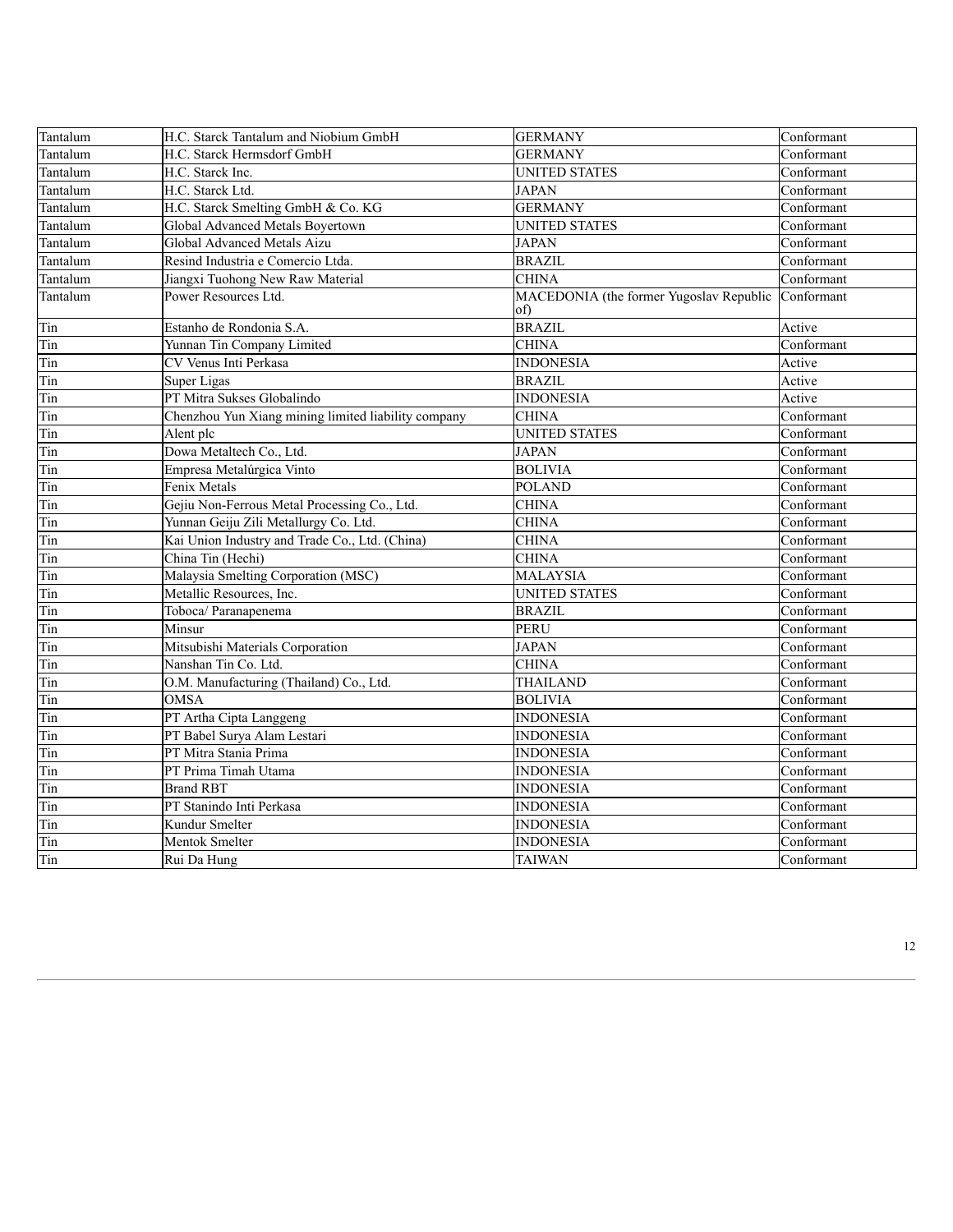| Tin      | Soft Metais Ltda.                                          | <b>BRAZIL</b>             | Conformant |
|----------|------------------------------------------------------------|---------------------------|------------|
| Tin      | Thailand Smelting & Refining Co Ltd                        | <b>THAILAND</b>           | Conformant |
| Tin      | The Gejiu cloud new colored electrolytic                   | <b>CHINA</b>              | Conformant |
| Tin      | White Solder Metalurgica                                   | <b>BRAZIL</b>             | Conformant |
| Tin      | Yunnan Adventure Co., Ltd.                                 | <b>CHINA</b>              | Conformant |
| Tin      | Magnu's Minerais Metais e Ligas Ltda.                      | <b>BRAZIL</b>             | Conformant |
| Tin      | Melt Metais e Ligas S.A.                                   | <b>BRAZIL</b>             | Conformant |
| Tin      | PT ATD Makmur Mandiri Jaya                                 | <b>INDONESIA</b>          | Conformant |
| Tin      | O.M. Manufacturing Philippines, Inc.                       | <b>PHILIPPINES</b>        | Conformant |
| Tin      | CV Tiga Sekawan                                            | <b>INDONESIA</b>          | Conformant |
| Tin      | Resind Industria e Comercio Ltda.                          | <b>BRAZIL</b>             | Conformant |
| Tin      | Metallo Belgium N.V.                                       | <b>BELGIUM</b>            | Conformant |
| Tin      | Metallo Spain S.L.U.                                       | <b>SPAIN</b>              | Conformant |
| Tin      | Thai Nguyen Mining and Metallurgy Co., Ltd.                | <b>VIET NAM</b>           | Conformant |
| Tin      | PT Menara Cipta Mulia                                      | <b>INDONESIA</b>          | Conformant |
| Tin      | HuiChang Hill Tin Industry Co., Ltd.                       | <b>CHINA</b>              | Conformant |
| Tin      | Guangdong Hanhe Non-Ferrous Metal Co., Ltd.                | <b>CHINA</b>              | Conformant |
| Tin      | Chifeng Dajingzi Tin Industry Co., Ltd.                    | <b>CHINA</b>              | Conformant |
| Tin      | PT Bangka Serumpun                                         | <b>INDONESIA</b>          | Conformant |
| Tin      | Tin Technology & Refining                                  | <b>UNITED STATES</b>      | Conformant |
| Tin      | Ma'anshan Weitai Tin Co., Ltd.                             | <b>CHINA</b>              | Conformant |
| Tin      | PT Rajawali Rimba Perkasa                                  | <b>INDONESIA</b>          | Conformant |
| Tin      | Luna Smelter, Ltd.                                         | <b>RWANDA</b>             | Conformant |
| Tin      | Yunnan Yunfan Non-ferrous Metals Co., Ltd.                 | <b>CHINA</b>              | Conformant |
| Tungsten | JSC "Kirovgrad Hard Alloys Plant"                          | <b>RUSSIAN FEDERATION</b> | Conformant |
| Tungsten | Albasteel Industria e Comercio de Ligas Para Fundicao Ltd. | <b>BRAZIL</b>             | Active     |
| Tungsten | A.L.M.T. TUNGSTEN Corp.                                    | <b>JAPAN</b>              | Conformant |
| Tungsten | Kennametal Huntsville                                      | <b>UNITED STATES</b>      | Conformant |
| Tungsten | Chaozhou Xianglu Tungsten Industry Co., Ltd.               | <b>CHINA</b>              | Conformant |
| Tungsten | Chongyi Zhangyuan Tungsten Co., Ltd.                       | <b>CHINA</b>              | Conformant |
| Tungsten | Global Tungsten & Powders Corp.                            | <b>UNITED STATES</b>      | Conformant |
| Tungsten | Hunan Chenzhou Mining Co., Ltd.                            | <b>CHINA</b>              | Conformant |
| Tungsten | Hunan Chunchang Nonferrous Metals Co., Ltd.                | <b>CHINA</b>              | Conformant |
| Tungsten | Japan New Metals Co., Ltd.                                 | <b>JAPAN</b>              | Conformant |
| Tungsten | Ganzhou Huaxing Tungsten Products Co., Ltd.                | <b>CHINA</b>              | Conformant |
| Tungsten | Kennametal Fallon                                          | <b>UNITED STATES</b>      | Conformant |
| Tungsten | <b>WBH</b>                                                 | <b>AUSTRIA</b>            | Conformant |
| Tungsten | Xiamen Tungsten Co., Ltd.                                  | <b>CHINA</b>              | Conformant |
| Tungsten | Han River Pelican State Alloy Co., Ltd.                    | <b>CHINA</b>              | Conformant |